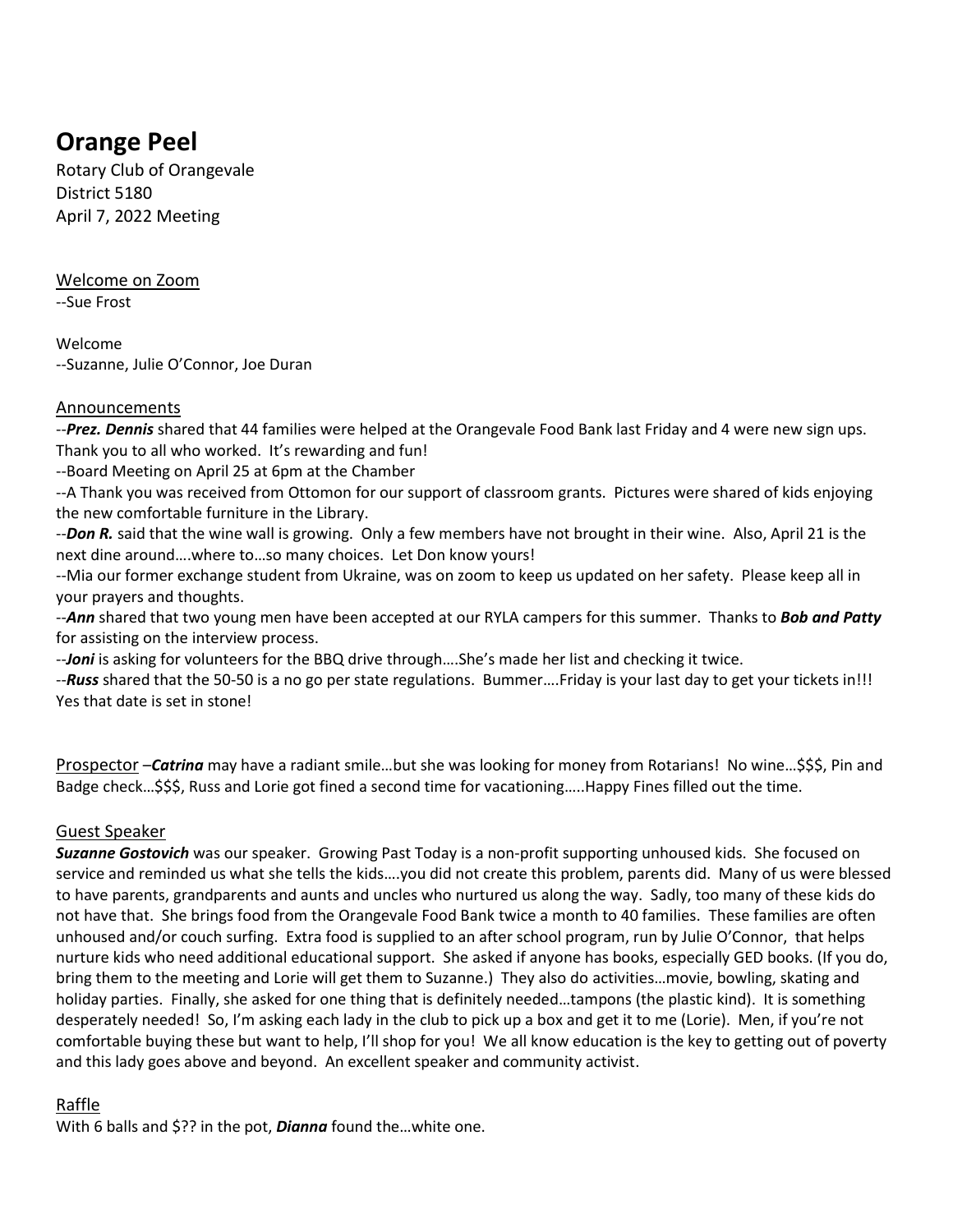#### Upcoming Speakers for April

--April 15 – Mark Aring – Orangevale History Project --April 22 –Casa Roble FFA --April 29 -- Dark

Jobs for Next Week Greeters – *Cindy &*  Invocator – *Lorie* Vocational – *Cindy Hill Morris* Raffle Ticket Seller – *Dianna* (be there at 6:30am)

#### Thought for today…

*"There is a rare breed of people who go all in. They keep their word. They give it their all. They put themselves last for those they care about. These individuals rarely receive the same compassion and effort in return yet continue to give freely. To the givers, forgivers and selfless lovers out there… Keep pushing forward. Don't let this cold world change who you are."* –Unknown

Pictures following thanks to *Bob K.*